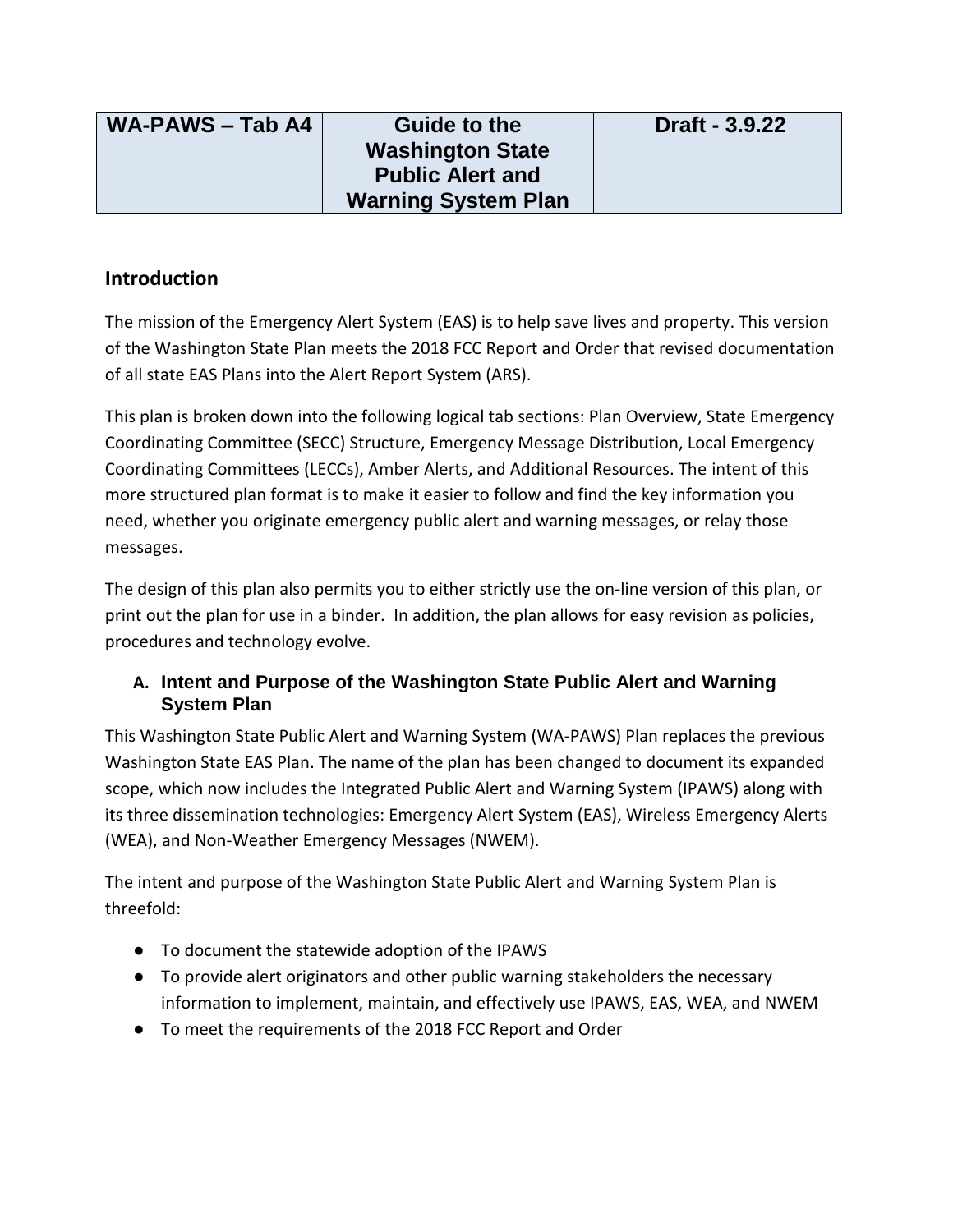# **National, State, and Local IPAWS: Participation and Priorities**

IPAWS is FEMA's national system for local alerting that provides authenticated emergency and life-saving information to the public through:

- $\Box$  The Emergency Alert System (EAS)
	- o Radio & TV Stations, Cable Systems and Satellite providers
- ⮚ Wireless Emergency Alerts (WEA)
	- o Cellular telephones and other wireless devices
- □ Non-Weather Emergency Messages
	- o NOAA Weather Radio

The Primary purpose of these systems is to deliver Presidential Messages to citizens when other communications systems are not functional and/or in parallel with those systems.

These systems, when not in use for Federal purposes, can be utilized by state and local governments for public warning message distribution. Should the system be in use for state or local public warnings, a Presidential Message shall take priority.

The National Weather Service (NWS) operates NOAA Weather Radio (NWR) whose primary purpose is to deliver weather and flood related public warning messages, and can be utilized to distribute non-weather emergency messages**.** 

Most public warning messages consist of  $-$ 

- □ Aural or Verbal information
- $\Box$  Textural information
- $\Box$  A combination of both

Here is an example of various **systems used** to reach the public:

| <b>Public information source</b> | <b>Aural Message</b> | <b>Textual Message</b> |
|----------------------------------|----------------------|------------------------|
| Radio Broadcasting               | Yes                  | (Note 1)<br>No         |
| <b>Television Broadcasting</b>   | Yes                  | Yes                    |
| Cable TV Systems                 | Yes                  | Yes                    |
| <b>Satellite TV Providers</b>    | Yes                  | Yes                    |
| <b>Wireless Devices</b>          | Yes                  | Yes                    |

Note 1- Often a Text Message is 'read' by an announcer or via automatic text to speech equipment

Public warning messages are distributed from their sources utilizing different methods.

- $\Box$  Digital (Typically distributed via the Internet)
	- $\circ$  Audio or messages containing text, or both, utilizing the Common Alerting Protocol (CAP) distributed via IPAWS
		- Presidential or National Messages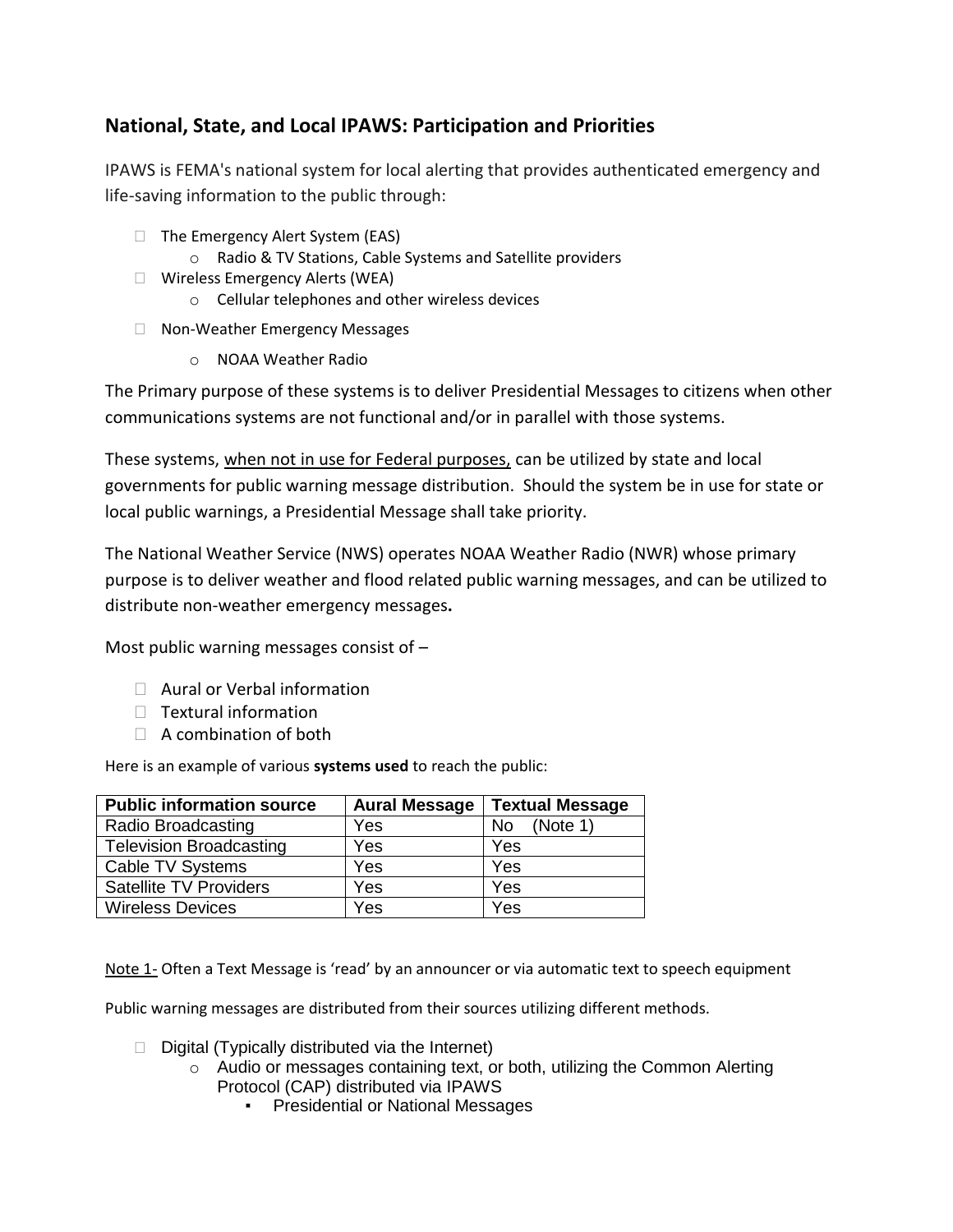- State or Local sources
- $\circ$  Distribution of these messages are usually terrestrial based, however they could be wireless. (ISP, WISP, LTE, Satellite, Other)
- $\Box$  Analog audio messages only (Typically distributed via broadcast media and cable sources)
	- o Another primary means of a Presidential or National Message
		- Presidential messages via Primary Entry Point (PEP) radio stations.
	- o A Secondary means for all other state and local alert messages utilizing Point Multi-Point architecture
		- State initiated messages via the State Relay Network (SRN)
		- Local initiated messages via Local Relay Networks (LRNs)
		- Distribution systems for Analog Messages could be wired or wireless.

It is important to note that analog remains a vital component. All warning message origination levels both via analog and digital distribution systems, must maintain operational status.

All entities licensed by the Federal Communications Commission (FCC**)** are required to relay or distribute National Level/Presidential Messages. The design, construction, testing, maintenance, and management for relay/distribution systems are the responsibility of the State Emergency Communications Committee (SECC) working with all stakeholders in a cooperative collaborative manner.

The Washington SECC encourages that public alert and warning message distribution be accomplished, where possible, by monitoring and using multiple channels.

EAS participants are not required to relay and/or forward any public warning message initiated by the state or local governmental entities. However, the SECC encourages full participation, especially where potentially life-saving messages are involved. (See Tab B7 - Event Codes and Guidance)

## **B. Message Delivery and Monitoring**

#### 1. Message Sources

Public alert and warning messages are delivered to broadcast and cable systems throughout Washington State using both digital and analog means. Digital sources, such as IPAWS alert origination software, utilize the Common Alerting Protocol (CAP) for distribution over public data networks.

#### 2. Message Distribution

Required tests and alert messages originate from a single point and are distributed to each participant via various systems.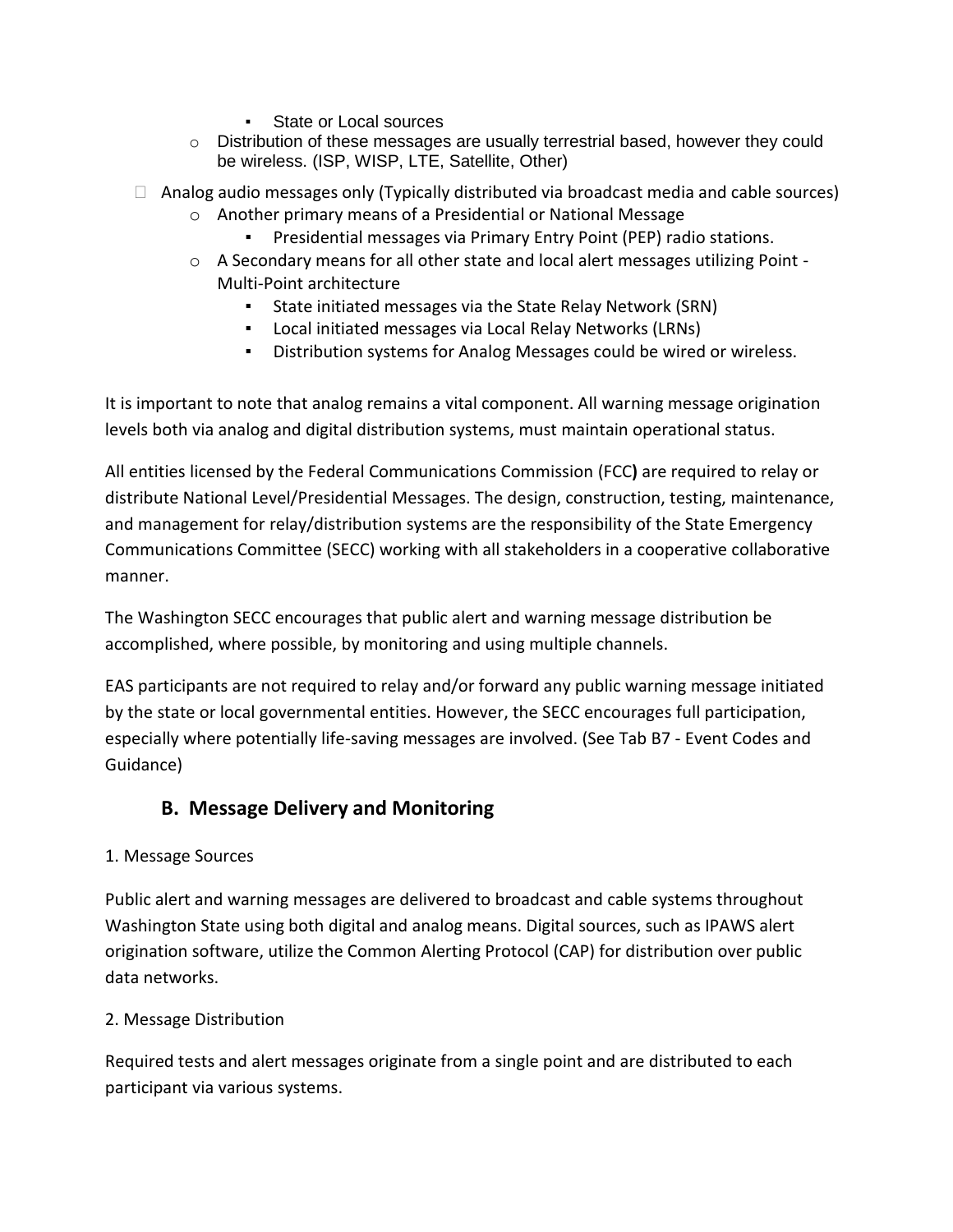3. Monitoring Requirements and Assignments

For detailed information regarding EAS monitoring requirements for broadcasters in each operational area, see Tabs C5A, C5B, and C5C, which are available on the WA-PAWS Plan website. It is the responsibility of each EAS participant to properly configure their EAS equipment to monitor approved sources for their location.

## **C. Development of Local Structure and Plans**

Each Operational Area within Washington State has a Local Emergency Communications Committee (LECC) for the purpose of setting policies and procedures that govern the local use of IPAWS. Tab D1 provides guidelines for LECC's on: group composition, purpose, responsibilities, and plans.

# **Digital Distribution System**

All EAS participants are required to monitor the IPAWS server for CAP (common alerting protocol) formatted messages.

See tab C2 for detailed information

● **National Level Alerts**

National alerts codes such as EAN or NPT are originated by FEMA at the national level and are coded for national distribution. Local EAS participant's equipment monitoring the IPAWS server will receive this message and shall rebroadcast it.

### ● **State Level alerts**

State level alerts are originated by Washington State Emergency Management Division (EMD). Alerts are coded for Washington State distribution and are distributed via the IPAWS server. Local EAS participant's equipment monitoring the IPAWS server will receive this message and should rebroadcast it.

● **Local area alerts** 

Local area alerts are originated by entities that have been authorized to originate alerts to the IPAWS server. These alerts are formatted with the applicable FIPS location code (Tab B8) and uploaded for distribution. Local EAS participant's equipment monitoring the IPAWS server will receive this message and should rebroadcast it.

#### **Analog Distribution System for EAS Messages Only**

● **National Alerts** 

The President of the United States or other federal authorities may utilize the facilities of the EAS in a national emergency. A national EAS alert comes in the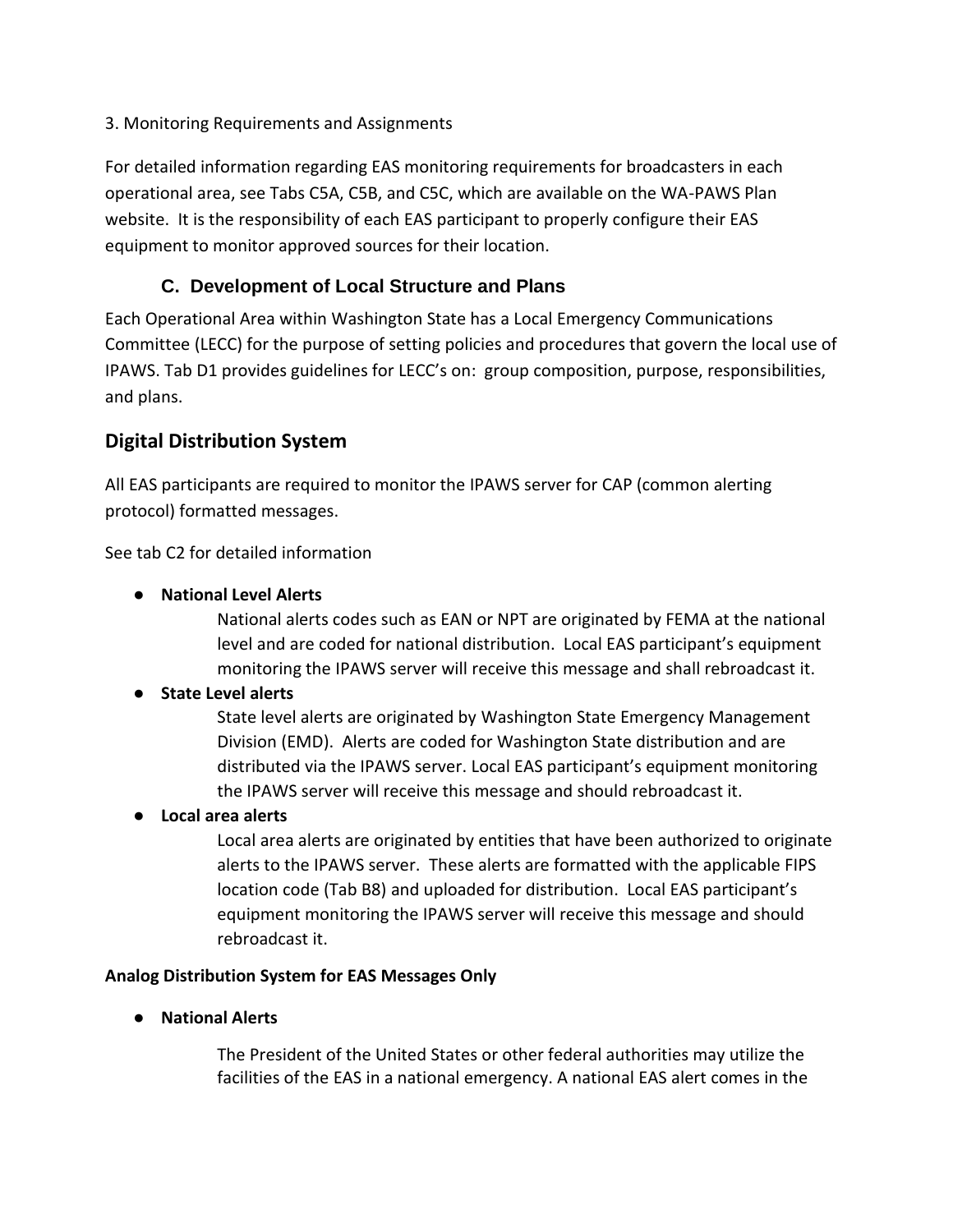form of an EMERGENCY ACTION NOTIFICATION (EAN) from the White House distributed via one of the following methods:

1) The Primary Entry Point (PEP) network of Stations: In Washington State the PEP Station is KIRO-AM-710 in Seattle

● Washington EMD forwards EAN messages from KIRO-AM-710 onto the State Relay Network (SRN, 155.475 MHZ)

2) Designated radio affiliates of National Public Radio (NPR)

3) Designated affiliates of the Premiere Satellite System

4) Sirius/XM (via barker channel)

5) Other affiliates designated by FEMA

#### **State level alerts**

State level EAS alerts are transmitted via the State Relay Network (SRN, 155.475 MHZ)

▪ See Tabs C4 and C5A for detailed information

#### ● **Local Area alerts**

Local level alerts can be broadcast via local area relay networks (LRN)

▪ See Tabs C5A, C5B and C5C for detailed information

### **National Weather Service (NWS) Urgent Message Distribution**

NOAA/NWS operates NOAA Weather Radio (NWR) stations across the state reaching over 96% of the state's population. NWR transmits weather and other non-weather emergency messages to broadcast stations and cable systems as well as to the general public through (NWR) receivers.

NOAA Weather Radio urgent weather messages use Specific Area Message Encoding (SAME). SAME coding that specifies the impacted area, event duration, and type of weather event. The message is accompanied by the NWR 1050 Hz warning alarm tone followed by an audible message.

NOAA Weather Radio is an 'all-hazards" network warning system. NWS personnel follow procedures found in state and local WA-PAWS plans when either relaying or originating those EAS alerts. Non-Weather Emergency Messages (NWEM) originating from National, State and local authorities will be routed via IPAWS to the respective local NWS forecast offices for redistribution on the appropriate NOAA Weather Radio Stations.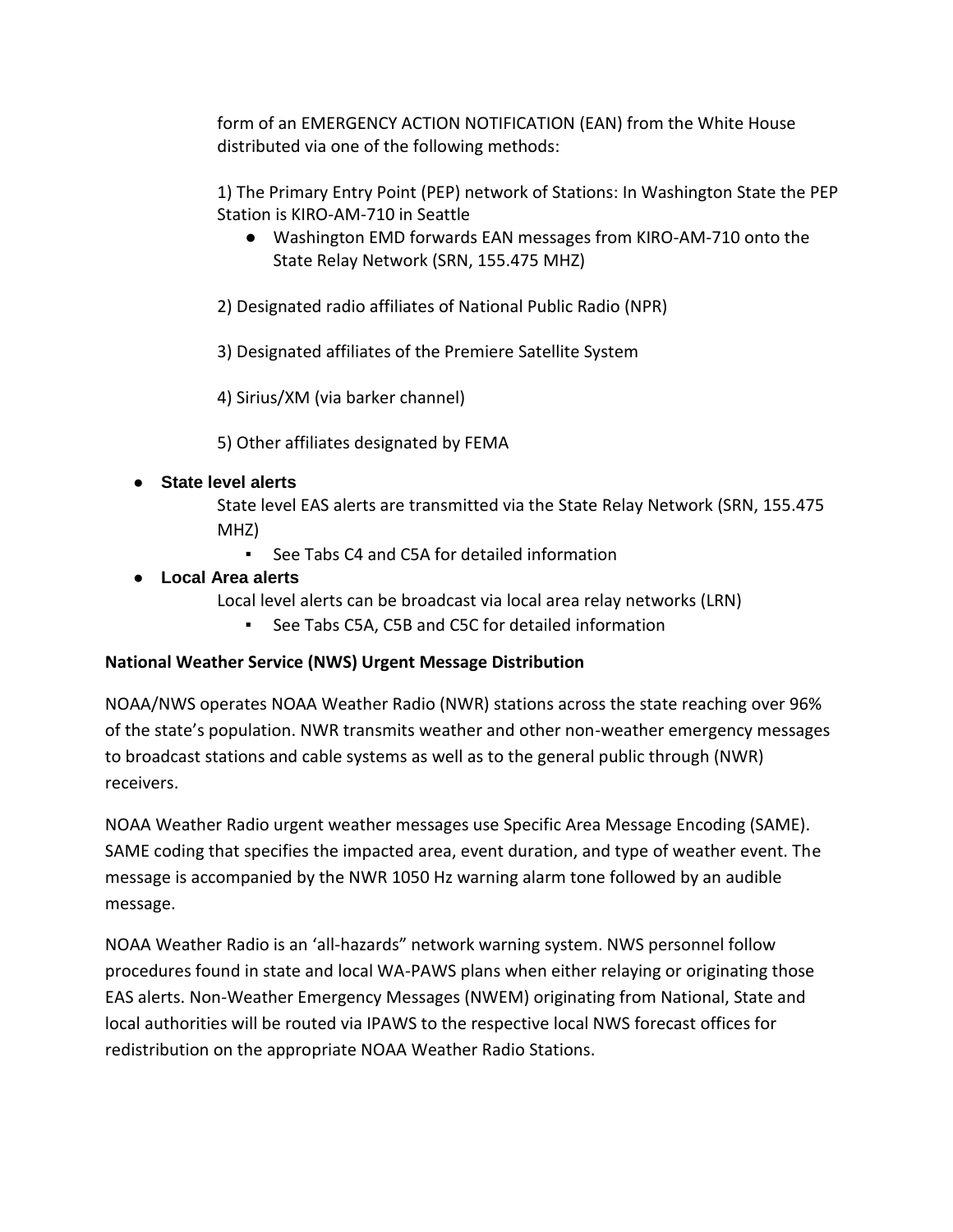NWS warning messages may also be disseminated as Wireless Emergency Alerts (WEA) through IPAWS. WEA message examples, most likely to be routed to target or designated warning areas include tornado warnings, flash flood warnings, dust storm warnings, and tsunami warnings.

Note for emergency managers originating NWEM messages through IPAWS: NWEM messages require manual intervention by the respective NWS Office prior to being broadcast.

For more detailed information, see Tab B11.

### **Amber Alerts**

The Washington State AMBER Alert Plan authorizes use of the Emergency Alert System (EAS) and Wireless Emergency Alerts, (WEA) by the Washington State Patrol to broadcast immediate information about an abducted child. The EAS message information should contain the child's description, suspect and vehicle information. Broadcast media, WEA, and traffic information (DOT) signs help increase overall distribution of this life safety information to assist in the recovery of a child in danger.

The Washington State Emergency Management Division (EMD) will activate the EAS for an AMBER Alert and is the only agency authorized to do so. EMD shall also send an AMBER Alert ACCESS (A Central Computerized Enforcement Service System) Administrative text message.

The Wireless Emergency Alert (WEA) system is utilized in Washington for AMBER Alerts ONLY when there is sufficient vehicle information to release over WEA to generate useful and timely tips and leads. At this time, WEA is activated in Washington by the National Center for Missing and Exploited Children for an AMBER Alert during daytime hours (06:00 AM to 10:00 PM).

See Tab E1 for complete details about the Washington State Amber Alert program and operations.

## **Local Digital IPAWS Distribution**

The state as well as the majority of local alerting authorities disseminates public alerts and warnings through IPAWS using CAP-compliant alert origination software, such as AlertSense, Everbridge, and others. The messages are sent over the Internet to the IPAWS Open Platform for Emergency Networks (IPAWS-OPEN), which authenticates the alert originator before providing the messages to broadcast media, the wireless carriers, or the National Weather Service for dissemination to the target areas as EAS, WEA, and/or NWEM, respectively.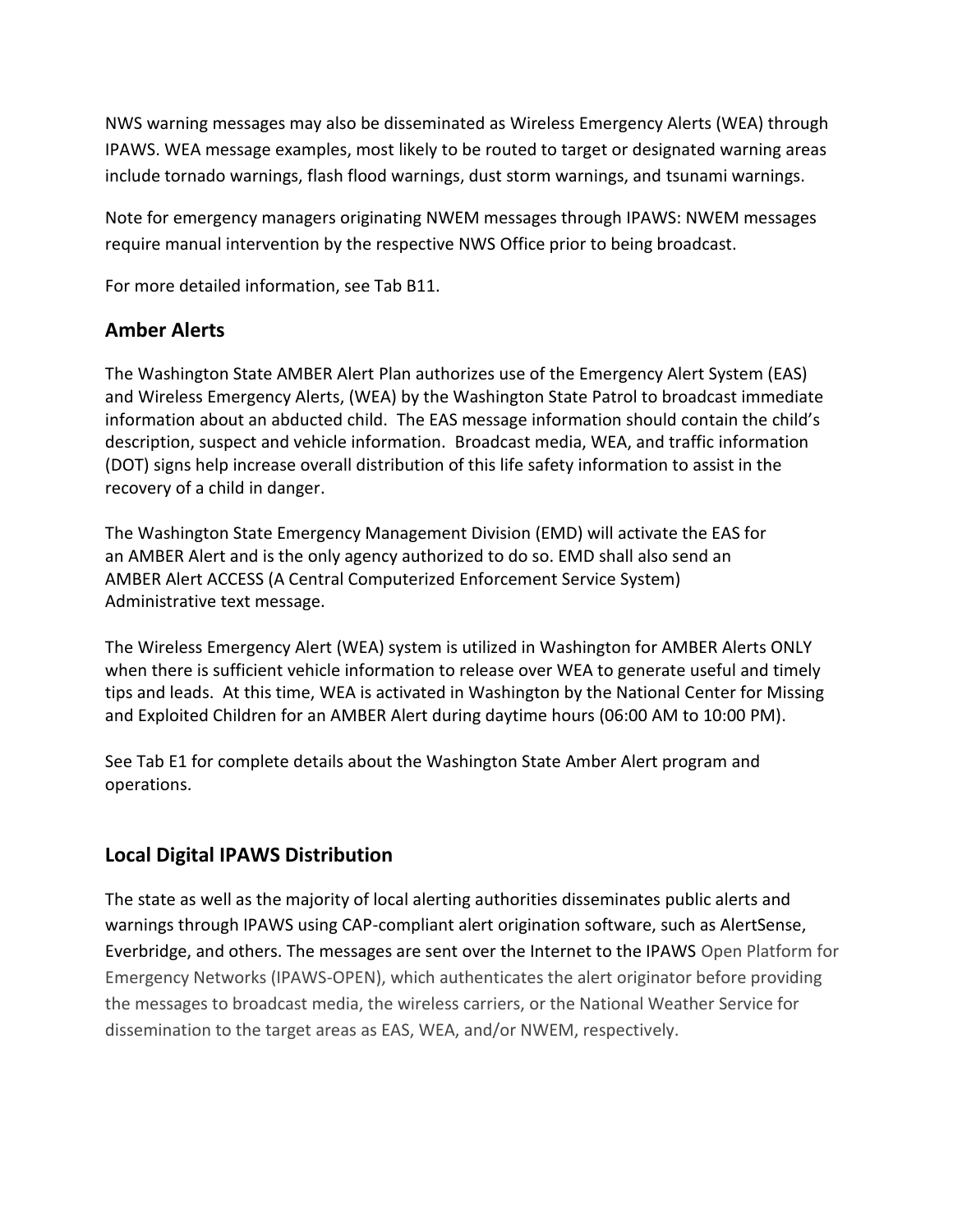# **Cable System Distribution**

Cable system providers are required to distribute EAS messages to the public per FCC CFR Title 47 Part 11 and the FCC Cable Systems Handbook. Cable systems participate in national level EAS and are required to maintain the ability to interrupt service on all channels with aural and visual messaging.

Cable providers must monitor EAS sources as outlined in the State plan, and must participate in weekly, monthly, and annual test cycles. However, cable providers may not initiate messages directly.

For detailed information regarding cable system responsibility and distribution, refer to Tab C-7.

## **EAS Testing**

The goal of the Washington EAS system is to provide an opportunity for the maximum number of State, Local and NWS entry points to fully test their systems as well as maintain message originator proficiency in transmitting EAS messages.

EAS test messages include the event code Required Monthly Test (RMT), the Required Weekly Test (RWT), and the Demonstration Test (DMO). The RWT and DMO event codes are good for message originator training and proficiency since they are primarily internal and not broadcast by radio, TV or cable systems.

The RMT is initiated by Washington State Emergency Management, the NWS and Local Operational Areas on a rotation in accordance with the Required Monthly Test schedule. Broadcasters and cable operators are to wait for the RMT and relay the RMT within 60 minutes of receipt. The RMT fulfills the FCC goal of fully testing the transmission system from the RMT message originator to broadcasters/cable systems and then the public.

See Tabs B10A and B10B for complete RMT procedures and guidelines including:

- Development of the RMT schedule
- Test scripts and formats
- RMT time length duration and county location coding
- RMT reception and retransmission
- Procedures for RMT failures

Some EAS message originators have technology capable of text to speech for EAS messaging including test messages. See this state plan's Additional Resources for guidance.